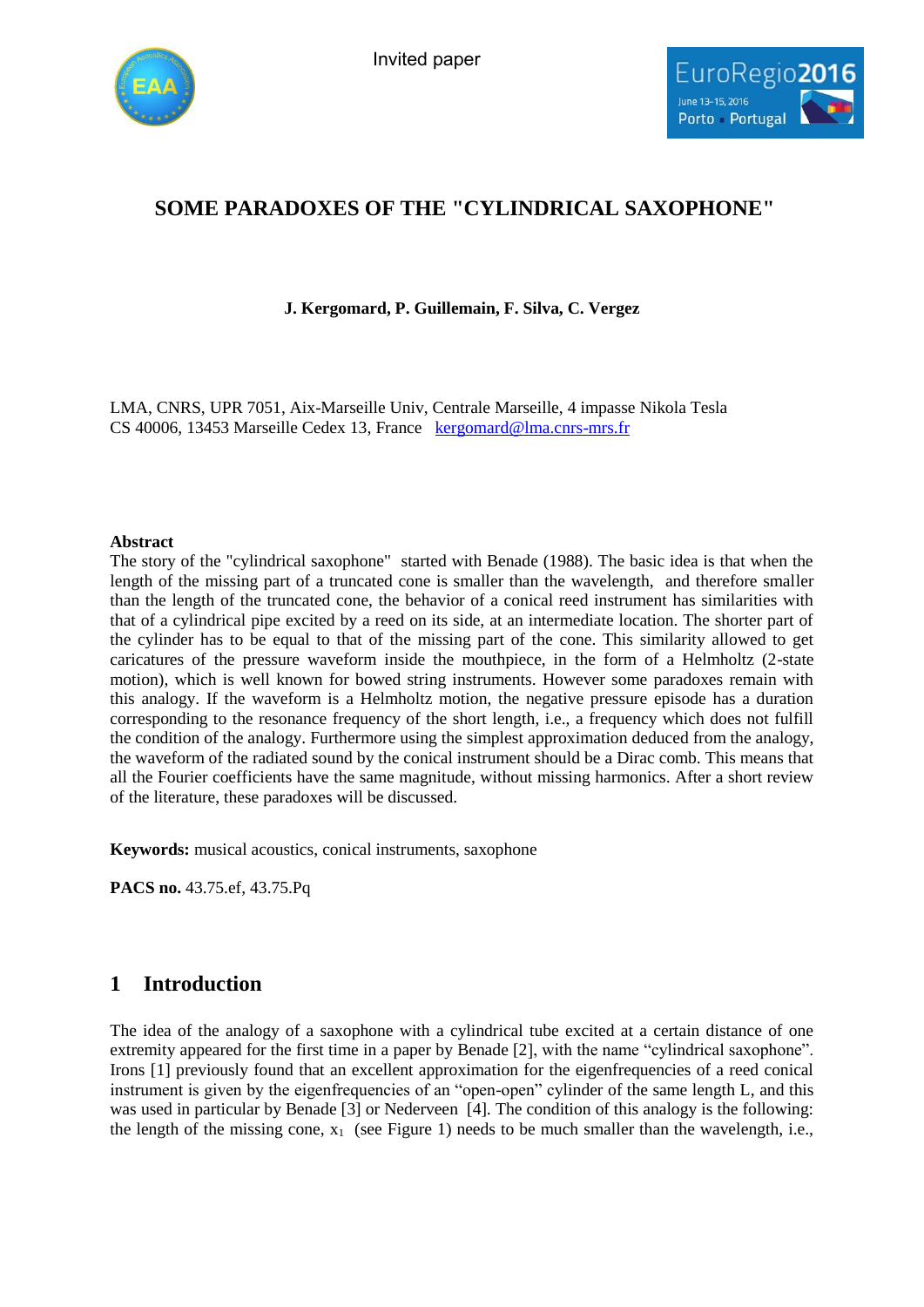

 $kx_1 \ll 1$ , or  $x_1 \ll L/\pi$ , where k is the wavenumber and  $L=x_1 + \ell$  is the total length of the cone. However it can be remarked that the condition can be extended if the mouthpiece has a volume equal to that of the missing cone [5], because this reduces the inharmonicity between the two first eigenfrequencies. Obviously for a cylinder  $x_1$  is intinife and the analogy fails.

A consequence of this analogy is the analogy of the mouthpiece pressure signal with a rectangular signal (see Figure 2), which was first explained by Gokhstein [6], and developed by Dalmont et al [7,8], together with the analogy with a stepped cone. This rectangular signal is named Helmholtz motion in the literature on bowed strings. Gokhstein showed both experimentally and theoretically that the duration of closure of the reed is independent of the played note, i.e., of the equivalent length of the resonator. This duration is related to the round trip of a wave over a length equal to that of the missing part of the cone.

In this presentation, we discuss several paradoxes of this analogy. For the sake of simplicity, we call a truncated cone with reed and mouthpiece "saxophone".



Figure 1. A truncated cone (on the left) and the equivalent "cylindrical saxophone'" (on the right). For the latter, the mouthpiece is placed on the side of the cylinder.



Figure 2. Periodic signal of the mouthpiece pressure of a barytone saxophone, and the approximation by a rectangle signal (pure Helmholtz motion). The duration of the of negative pressure state, which corresponds to the reed beating, is common to the different notes with different values of the equivalent length  $\ell$  of the truncated cone.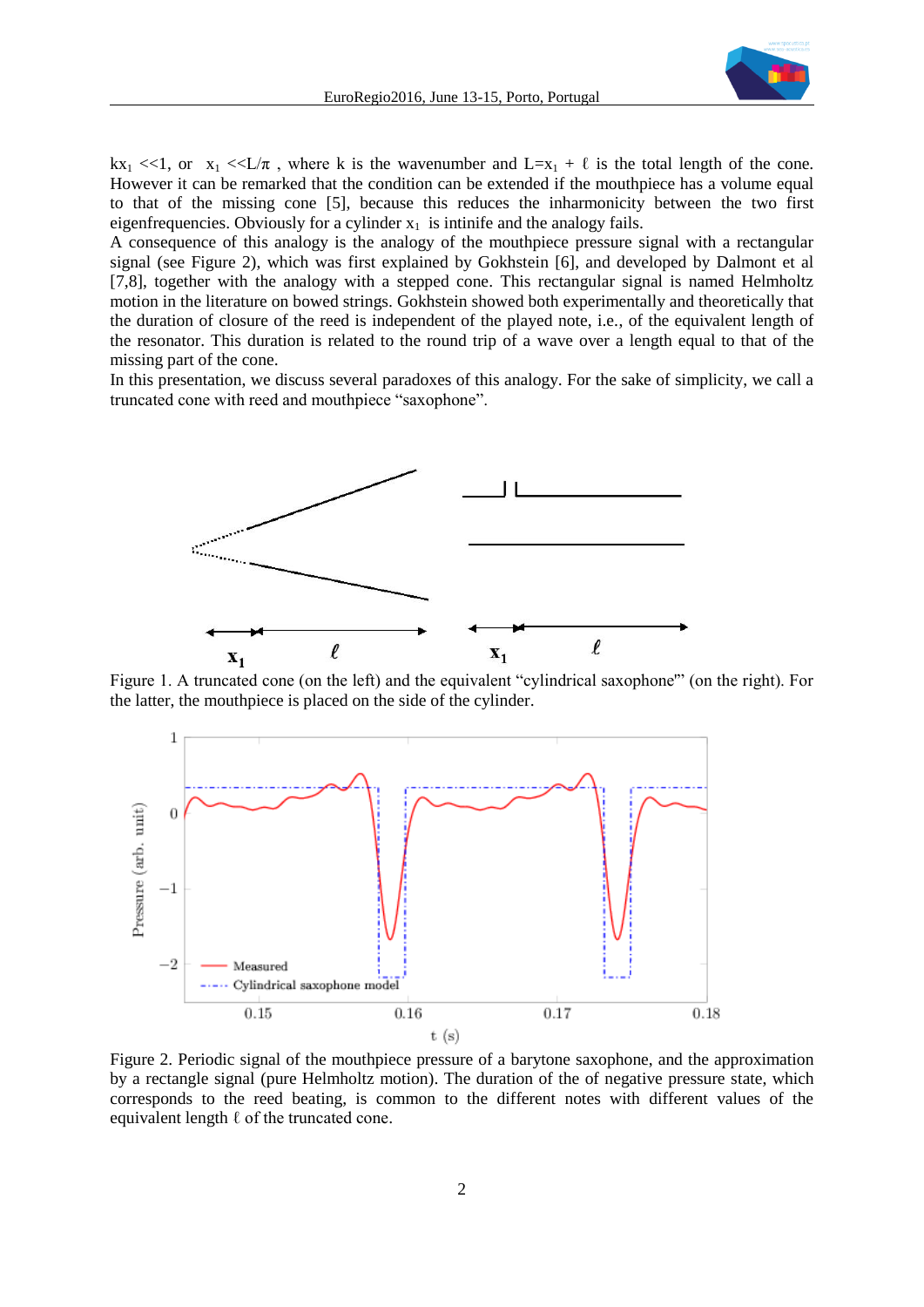

## **2 Three paradoxes**

- i) The inharmonicity of a truncated cone is positive, because at the limit of a cylinder, the natural frequency series is transformed from 1,2,3... into 1,3,5... The mouthpiece of the saxophone reduces the inharmonicity of the truncated cone. For a cylindrical saxophone, the mouthpiece adds an important inharmonicity, which can prevent the sound production. In this case inharmonicity is negative: at the resonance frequencies the mouthpiece is equivalent to a closed tonehole, which dicreases the resonance frequencies, and the shift increases with frequency. The patent by Yamaha [9] seems to propose several solutions to the problem, but no results are published. Recently a solution based on a coaxial resonator was presented [10].
- ii) For a cylindrical saxophone, the reed closure episode (negative mouthpiece pressure) has the same duration whatever the note, i.e., whatever the length of the cone. Therefore inside the mouthpiece, there are anti-ormants (missing harmonics when the ratio  $x_1/L$  is rational), corresponding to the natural frequencies of the length  $x_1$ . Measurements in a saxophone mouthpiece confirms the existence of anti-formants at frequencies close to the natural frequencies of the length  $x_1$ . This is parodoxical because the length  $x_1$  has by definition the same order of magnitude as the corresponding natural frequencies, at which the analogy cannot be valid. This is explained by the consideration of the values of the impedance of the saxophone at frequencies that are multiple of the fundamental one, because the sound is periodic [11, 12].
- iii) A cylindrical saxophone radiates by two sources at its extremities. Both radiated pressures have a flat spectrum (a Dirac comb). However missing harmonics are expected, similarly to the even harmonics of a simplified clarinet: in [11] this was explained by considering a difference in phase between the two sources (when their external distance is ignored). For a saxophone, the analogy considers one source only, i.e., the opening the longer extremity, thus missing harmonics do not exist.

### **3 What are the most important parameters for a saxophone?**

A consequence of the analogy with the cylindrical saxophone is somewhat paradoxical also for the saxophone. For the simplest model of a cylindrical saxophone, that leads to the Helmholtz motion, there are two caracteristic lengths only: the two lengths on the two sides of the mouthpiece. The radius does not intervene in the model, because no losses are considered. The analogy leads to the conclusion that the apex angle of a saxophone is of secondary importance on the waveform, i.e., on the low frequencies, when it is compared to the length of the missing cone, and this is not intuitive. Therefore the comparison between ancient and modern saxophones based on the apex angle [13] is disputable. The length  $x_1$  is more important and should be studied.

Figure 3 shows an example of the mouthpiece pressure in two saxophones with the same length  $L=x_1$  $+ \ell$ , i.e., with a very close playing frequency, and two different lengths  $x_1$ . The calculation is done with the simplest model, which was shown to give realistic signals in the mouthpiece [14-16]. The positive pressure episode is close to the value of the corrresponding mouth pressure  $p_m$  (the excitation pressure), which is the exact value for the Helmholtz motion. It is almost independent of the value of  $x_1$ . The negative episode of the Helmholtz motion is given by the following formula [17]:

$$
p = -p_m (1-\beta)/\beta \quad \text{with } \beta = x_1 / L \qquad (1)
$$

For the values of the cases shown in Figure 3,  $x_1 = 0.2$ m and 0.3m, respectively, the ratio of the two minima is found to be 1.65 for the saxophone model and 1.7 for the cylindrical saxophone model. This confroms the importance of the length  $x_1$  for reed conical instruments.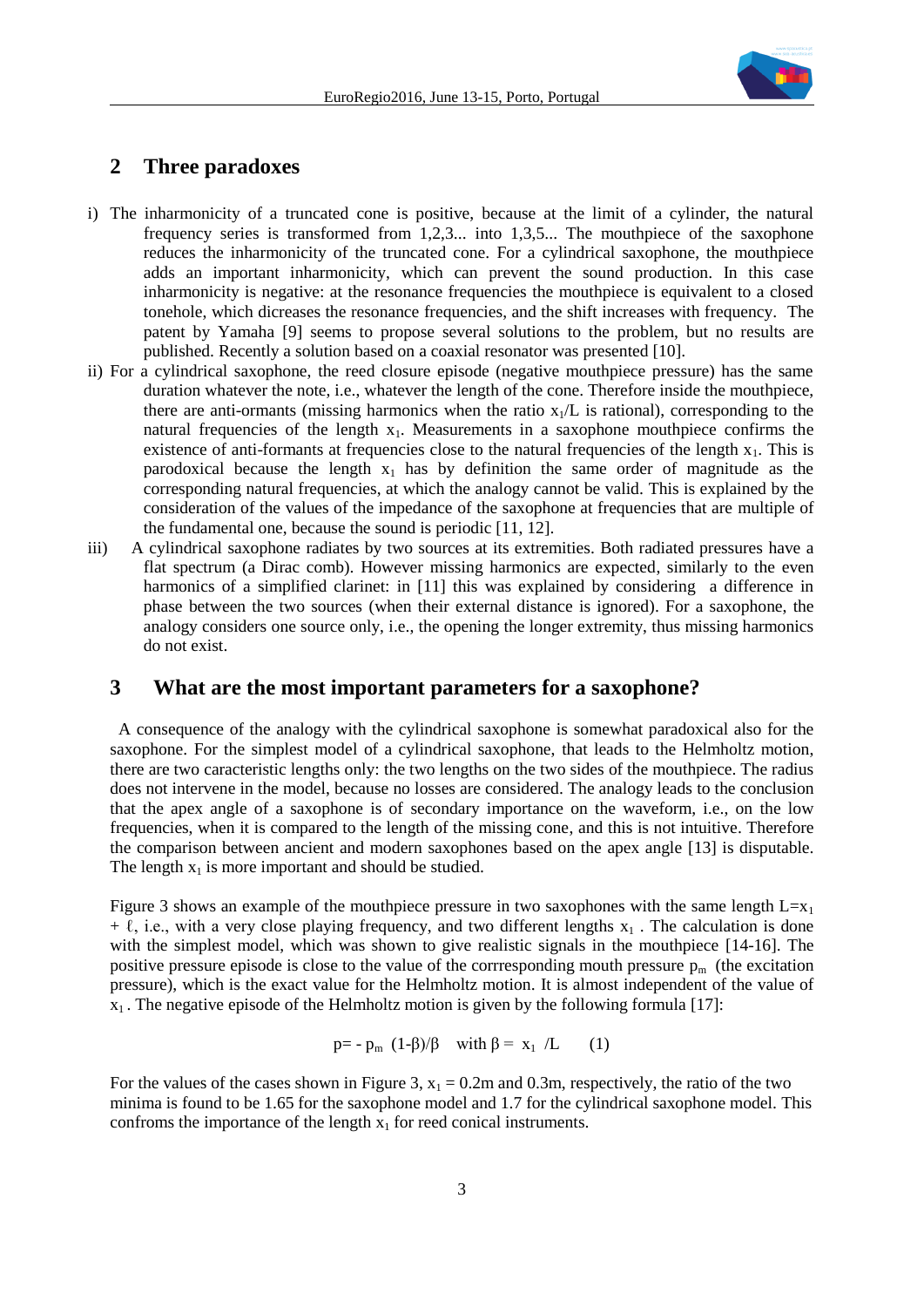



Figure 3: Two waveforms for the mouthpiece pressure calculated with the minimum model. The total length is the same for the two cases: L=1.3m. Solid line:  $x_1 = 0.2m$ . Dotted line:  $x_1 = 0.3m$ . The pressure  $p(t)$  is reduced by the static closure pressure.

### **4 Conclusions**

When comparing instruments of the saxophone family, or when comparing a soprano saxophone and an oboe (which have the same lowest note), it is better to consider first the length of the missing cone. Obviously the values of the apex angle and of the radii are important for the higher frequencies, which are sensitive to frequency-dependent losses and to the reed dynamics. Furthermore the study of the nonlinear characteristic shows that there is a significant difference between the maximum values of the flow entering the instrument for an oboe and a saxophone [6,18].

#### **Acknowledgements**

This work has been supported by the French ANR research projects CAGIMA. We acknowledge useful discussions with Sami Karkar, Jean-Pierre Dalmont and Bruno Gazengel.

#### **References**

[1] E.J. Irons (1931), On the fingering of conical wind instruments, Phil. Mag. S.7, 11, N  $\degree$  70, Suppl. Feb. 1931, 535-539.

[2] A.H. Benade Equivalent circuits for conical waveguides. J. Acoust. Soc. Am. 83 (1988) 1764- 1769.